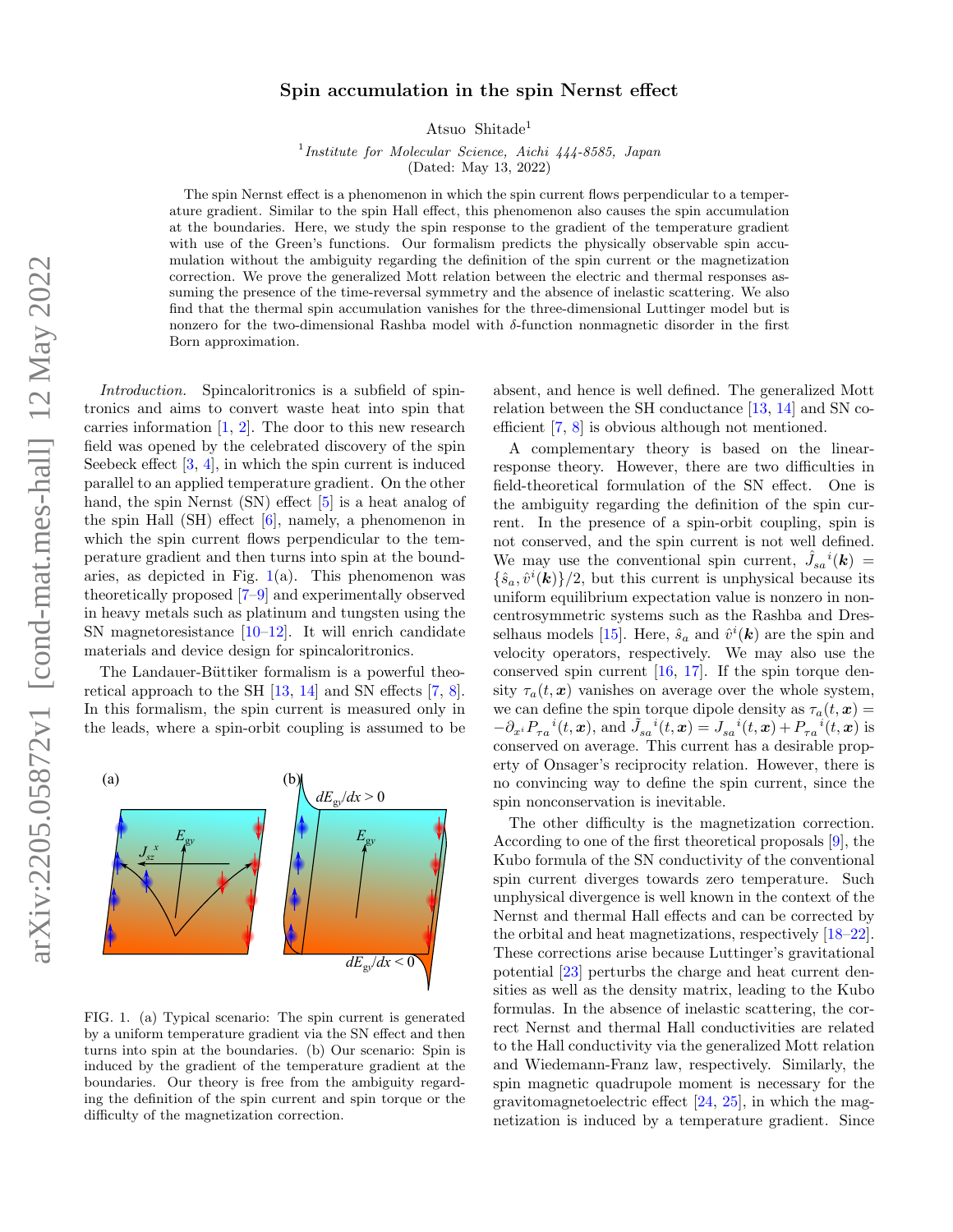the SN effect is a spin analog of the Nernst effect, that of the orbital magnetization will be necessary for the SN effect.

So far, the SN conductivity of the conventional spin current has been computed assuming the generalized Mott relation in first-principles calculations  $[26-31]$  $[26-31]$ , but its justification remains unsettled. In Refs. [\[32,](#page-5-11) [33\]](#page-5-12), using the quantum-mechanical linear-response theory, the authors introduced the spin-resolved orbital magnetization and obtained the SN conductivity that vanishes at zero temperature. More strongly, it was recently shown that the nonequilibrium part satisfies the generalized Mott relation using the semiclassical theory of wave packet dynamics [\[25\]](#page-5-8) and the non-Abelian Keldysh formalism [\[34\]](#page-5-13). However, the equilibrium part does not always take the form of rotation, and hence its integral over a cross section does not vanish. Regarding the conserved spin current, the equilibrium part takes the form of rotation, and the nonequilibrium part satisfies the generalized Mott relation [\[35,](#page-5-14) [36\]](#page-5-15). These properties are desirable but not sufficient to define the spin current.

In the context of the SH effect, it is well understood that the essense is the spin accumulation, which is well defined theoretically and directly observable experimentally. This idea was pointed out already in the first theoretical proposal [\[37\]](#page-5-16), and the spin accumulation has been calculated via the spin diffusion equation and Landauer-Keldysh formalism [\[38–](#page-5-17)[46\]](#page-5-18). However, it is difficult to deal with finite geometries for realistic multiband systems with complicated spin-orbit couplings. Recently, a complementary theory was proposed considering the spin response to an electric-field gradient [\[47–](#page-5-19)[49\]](#page-5-20). This response directly describes the spin accumulation, since the gradient naturally appears at the boundaries. In addition, this theory is compatible to first-principles calculations because of the periodic boundary conditions.

In this Letter, we study the thermal spin accumulation at the boundaries in the SN effect by calculating the linear response of spin to a gradient of a temperature gradient, as depicted in Fig.  $1(b)$  $1(b)$ . We prove the generalized Mott relation assuming the presence of the timereversal symmetry and the absence of inelastic scattering only. The aforementioned difficulties can be avoided in this formulation; we do not rely on the ambigous spin current, and no correction term is necessary because the spin accumulation is a dissipative Fermi-surface term. We apply this relation to the three-dimensional isotropic Luttinger model [\[50\]](#page-5-21) for p-type semiconductors and the two-dimensional Rashba model for n-type semiconductor heterostructures. We find that the thermal spin accumulation vanishes for the former but is nonzero for the latter. Onsager's reciprocity relations are discussed.

In order to implement a temperature gradient into the linear-response theory, we use a gravitational electric field originally introduced by Luttinger [\[23\]](#page-5-6). Similar to an electric field, this field is defined by either the gradient of Luttinger's gravitational potential or the time derivative of a gravitational vector potential [\[51,](#page-5-22) [52\]](#page-5-23). The former is coupled to the Hamiltonian, while the latter is coupled to the heat current and allows us to evaluate the spin–heat-current correlation function as the spin response to (the gradient of) the temperature gradient.

Generalized Mott relation. We calculate the linear response of  $\hat{s}_a$  to the (gravitational) electric-field gradient  $(iQ_i)E_{(g)i}(\Omega,\boldsymbol{Q}) = -(-i\Omega)(iQ_i)A_{(g)i}(\Omega,\boldsymbol{Q}),$ 

$$
\langle \Delta \hat{s}_a \rangle^{(1,1)}(\Omega, \mathbf{Q}) = g_a^{ij}(iQ_i) E_j(\Omega, \mathbf{Q}) + T g_{qa}^{ij}(iQ_i) E_{gj}(\Omega, \mathbf{Q}).
$$
 (1)

To do this, we focus on the first-order terms with respect to the frequency  $\Omega$  and wave number  $Q$  in the spin– charge- (heat-)current correlation function. In the presence of the time-reversal symmetry, only the dissipative Fermi-surface term contributes to the spin accumulation as

<span id="page-1-2"></span>
$$
g_a^{ij} = \int d\epsilon [-f'(\epsilon)] g_{0a}^{ij}(\epsilon), \qquad (2a)
$$

<span id="page-1-0"></span>
$$
Tg_{qa}^{ij} = \int d\epsilon [-f'(\epsilon)] Tg_{q0a}^{ij}(\epsilon), \tag{2b}
$$

in which  $f(\epsilon) = [e^{(\epsilon - \mu)/T} + 1]^{-1}$  is the Fermi distribution function, and

$$
g_{0a}^{ij}(\epsilon) = \frac{i\hbar^2 q}{8\pi} \int \frac{d^d k}{(2\pi)^d} \text{tr}[-2\hat{S}_a^{\text{AR}}\hat{G}^{\text{R}}(\hat{V}^{\text{RR}i}\hat{G}^{\text{R}}\hat{V}^{\text{RA}j} - \hat{V}^{\text{RA}j}\hat{G}^{\text{A}}\hat{V}^{\text{AA}i})\hat{G}^{\text{A}} + \hat{S}_a^{\text{AA}}\hat{G}^{\text{A}}(\hat{V}^{\text{AA}i}\hat{G}^{\text{A}}\hat{V}^{\text{AA}j} - \hat{V}^{\text{AA}j}\hat{G}^{\text{A}}\hat{V}^{\text{AA}i})\hat{G}^{\text{A}} + \hat{S}_a^{\text{RR}}\hat{G}^{\text{R}}(\hat{V}^{\text{RR}i}\hat{G}^{\text{R}}\hat{V}^{\text{RR}j} - \hat{V}^{\text{RR}j}\hat{G}^{\text{R}}\hat{V}^{\text{RR}i})\hat{G}^{\text{R}}],
$$
 (3a)  

$$
Tg_{q0a}^{ij}(\epsilon) = \frac{i\hbar^2}{8\pi} \int \frac{d^d k}{(2\pi)^d} \text{tr}[-2\hat{S}_a^{\text{AR}}\hat{G}^{\text{R}}(\hat{V}^{\text{RR}i}\hat{G}^{\text{R}}\hat{\mathcal{J}}_q^{\text{RA}j} - \hat{\mathcal{J}}_q^{\text{RA}j}\hat{G}^{\text{A}}\hat{V}^{\text{AA}i})\hat{G}^{\text{A}} + \hat{S}_a^{\text{AA}}\hat{G}^{\text{A}}(\hat{V}^{\text{AA}i}\hat{G}^{\text{A}}\hat{\mathcal{J}}_q^{\text{AA}j} - \hat{\mathcal{J}}_q^{\text{AA}j}\hat{G}^{\text{A}}\hat{V}^{\text{AA}i})\hat{G}^{\text{A}} + \hat{S}_a^{\text{RR}}\hat{G}^{\text{R}}(\hat{V}^{\text{RR}i}\hat{G}^{\text{R}}\hat{\mathcal{J}}_q^{\text{RR}j} - \hat{\mathcal{J}}_q^{\text{RR
$$

We have omitted the arguments of  $\epsilon$  and  $\bf{k}$  for simplicity. Equation [\(3a\)](#page-1-0) was derived previously [\[49\]](#page-5-20), while Eq. [\(3b\)](#page-1-1)

<span id="page-1-1"></span>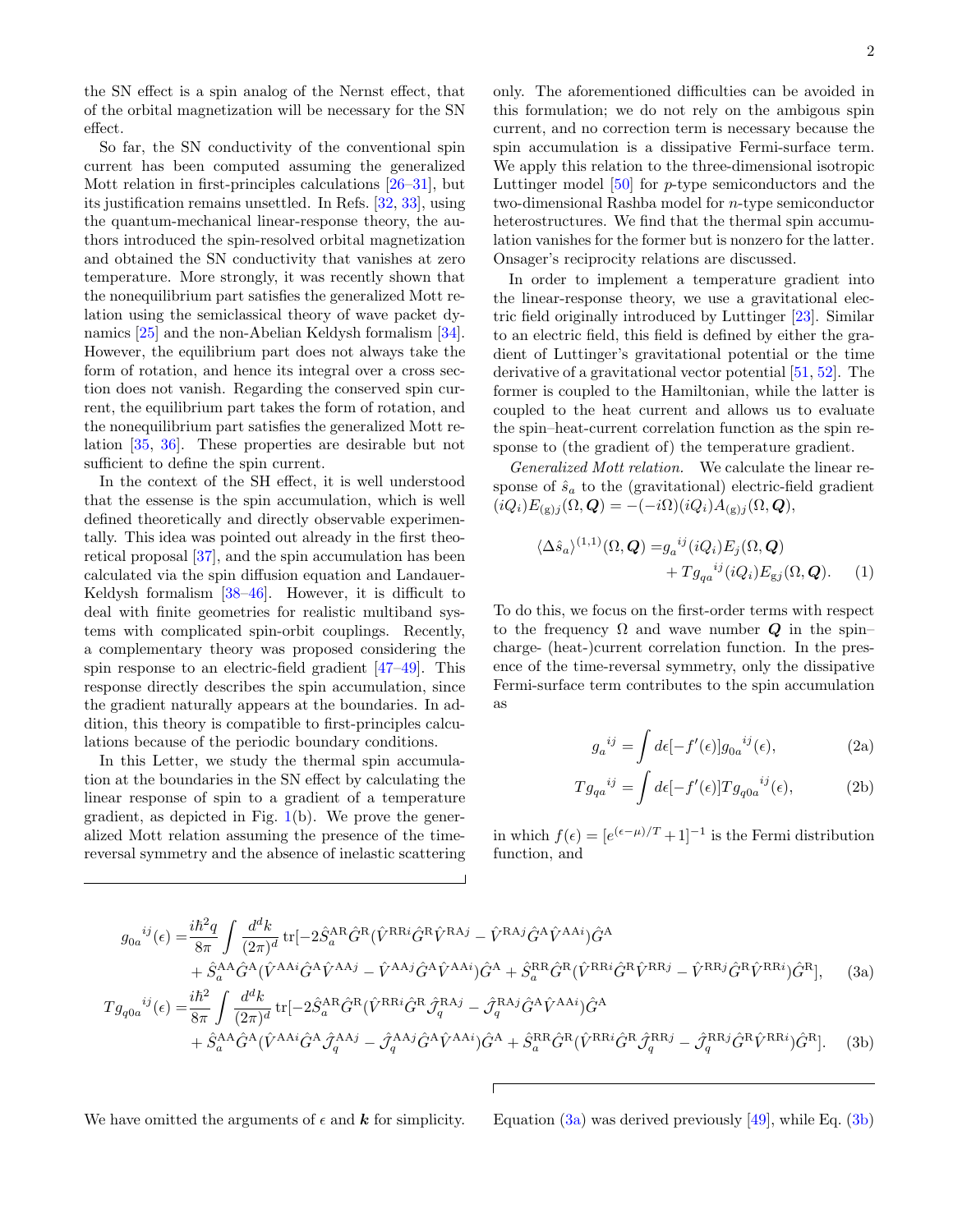is a new result. Here,  $q$  is the electron charge, and  $d$  is the spatial dimension.  $\hat{G}^{\alpha}(\epsilon, \mathbf{k}) = [\epsilon - \hat{\Sigma}^{\alpha}(\epsilon, \mathbf{k}) - \hat{\mathcal{H}}(\mathbf{k})]^{-1}$  $(\alpha = R, A)$  is the renormalized Green's function with the self-energy  $\hat{\Sigma}^{\alpha}(\epsilon, k)$ , and  $\hat{S}_{a}^{\alpha\beta}(\epsilon, k)$ ,  $\hat{V}^{\alpha\beta i}(\epsilon, k)$ , and  $\hat{\mathcal{J}}_q^{\alpha\beta j}(\epsilon, \mathbf{k})$  are the renormalized vertices of the spin, velocity, and heat current, respectively. The bare heat current vertex should be defined by the product of the time derivative and velocity [\[53,](#page-5-24) [54\]](#page-5-25), rather than that of the Hamiltonian and velocity. We do not specify either the Hamiltonian or the self-energy, and hence Eq. [\(3\)](#page-1-1) can be applied to any disordered or interacting system as far as the time-reversal symmetry is preserved.

Hereafter, we restrict ourselves to disordered systems without inelastic scattering. Since elastic scattering does not carry energy, the renormalized heat current vertex  $\hat{\mathcal{J}}_q^{\alpha\beta j}(\epsilon, \mathbf{k})$  is reduced to  $\hat{\mathcal{J}}_q^{\alpha\beta j}(\epsilon, \mathbf{k}) = (\epsilon - \mu) \hat{V}^{\alpha\beta j}(\epsilon, \mathbf{k}).$ Then, we obtain  $Tg_{q0a}^{ij}(\epsilon) = (\epsilon - \mu)g_{0a}^{ij}(\epsilon)/q$ , and Eq. [\(2\)](#page-1-2) becomes the generalized Mott relation, which is reduced to the Mott relation near zero temperature using the Sommerfeld expansion. This is our main result. Only assumptions are the presence of the time-reversal symmetry and the absence of inelastic scattering.

Luttinger model. First, we consider the threedimensional isotropic Luttinger model [\[50\]](#page-5-21) for p-type semiconductors, which was studied in the context of the SH effect [\[55,](#page-5-26) [56\]](#page-5-27). The Hamiltonian is expressed as

$$
\hat{\mathcal{H}}(\mathbf{k}) = \frac{\hbar^2}{2m} \left[ \left( \gamma_1 + \frac{5}{2} \gamma_2 \right) k^2 - 2 \gamma_2 (\mathbf{k} \cdot \mathbf{\Sigma})^2 \right], \qquad (4)
$$

in which  $\Sigma$  is the  $j = 3/2$  matrix. We can construct Γ matrices satisfying  ${\lbrace \Gamma_a, \Gamma_b \rbrace} = 2\delta_{ab}$   $(a = 1, \ldots 5)$  from products of  $\Sigma$  [\[56\]](#page-5-27). Using these Γ matrices, this Hamiltonian can be rewritten as

$$
\hat{\mathcal{H}}(\mathbf{k}) = \frac{\hbar^2 k^2}{2m} \left[ \gamma_1 + 2\gamma_2 \sum_{a=1}^5 h^a(\mathbf{k}) \Gamma_a \right],\tag{5}
$$

in which

$$
h^{1}(\mathbf{k}) = -\sqrt{3}\sin\theta\cos\theta\sin\phi, \qquad (6a)
$$

$$
h^2(\mathbf{k}) = -\sqrt{3}\sin\theta\cos\theta\cos\phi, \tag{6b}
$$

$$
h^3(\mathbf{k}) = -\frac{\sqrt{3}}{2}\sin^2\theta\sin 2\phi,\tag{6c}
$$

$$
h^4(\mathbf{k}) = -\frac{\sqrt{3}}{2}\sin^2\theta\cos 2\phi,\tag{6d}
$$

$$
h^5(\mathbf{k}) = -\frac{1}{2}(3\cos^2\theta - 1). \tag{6e}
$$

The eigenvalues are  $\epsilon_{\sigma}(\mathbf{k}) = (\gamma_1 + 2\sigma \gamma_2) \hbar^2 k^2 / 2m$  with  $\sigma = \pm 1$ , each of which is doubly degenerate owing to the time-reversal and inversion symmetries.  $\sigma = +1$  is called light hole, while  $\sigma = -1$  is called heavy hole.

We consider  $\delta$ -function nonmagnetic disorder within the first Born approximation. The bare retarded Green's function is expressed as

$$
\hat{g}^{\text{R}}(\epsilon, \mathbf{k}) = \frac{1}{\epsilon + i\eta - \hat{\mathcal{H}}(\mathbf{k})}
$$
  
\n
$$
= \frac{1}{2} [g_+^{\text{R}}(\epsilon, \mathbf{k}) + g_-^{\text{R}}(\epsilon, \mathbf{k})]
$$
  
\n
$$
+ \frac{1}{2} [g_+^{\text{R}}(\epsilon, \mathbf{k}) - g_-^{\text{R}}(\epsilon, \mathbf{k})] \sum_{a=1}^{5} h^a(\mathbf{k}) \Gamma_a, \quad (7)
$$

with  $g_{\sigma}^{\rm R}(\epsilon, \mathbf{k}) = [\epsilon + i\eta - \epsilon_{\sigma}(\mathbf{k})]^{-1}$ . In the first Born approximation, the imaginary part of the self-energy is

$$
\hat{\Gamma}(\epsilon) = -\operatorname{Im}\left[n_{i}v_{i}^{2} \int \frac{d^{3}k}{(2\pi)^{3}} \hat{g}^{R}(\epsilon, \mathbf{k})\right]
$$

$$
= \pi n_{i}v_{i}^{2} D(\epsilon),
$$
\n(8)

in which

<span id="page-2-0"></span>
$$
D(\epsilon) = \frac{1}{2} \sum_{\sigma} \int_0^{\infty} \frac{k^2 dk}{2\pi^2} \frac{-1}{\pi} \operatorname{Im}[g_{\sigma}^{\mathrm{R}}(\epsilon, \mathbf{k})]
$$

$$
= \frac{m}{4\pi^2 \hbar^2} \sum_{\sigma} \frac{1}{(\gamma_1 + 2\sigma \gamma_2)^{3/2}} \sqrt{\frac{2m\epsilon}{\hbar^2}}, \qquad (9)
$$

is the density of states. Below, we denote  $\hat{\Gamma}(\epsilon)$  as  $\Gamma(\epsilon)$ . The renormalized retarded Green's function is given as

$$
\hat{G}^{\text{R}}(\epsilon, \mathbf{k}) = \frac{1}{\epsilon + i\Gamma(\epsilon) - \hat{\mathcal{H}}(\mathbf{k})}
$$
  
=\frac{1}{2} [G^{\text{R}}\_{+}(\epsilon, \mathbf{k}) + G^{\text{R}}\_{-}(\epsilon, \mathbf{k})]  
+ \frac{1}{2} [G^{\text{R}}\_{+}(\epsilon, \mathbf{k}) - G^{\text{R}}\_{-}(\epsilon, \mathbf{k})] \sum\_{a=1}^{5} h^{a}(\mathbf{k}) \Gamma\_{a}, (10)

with  $G_{\sigma}^{\rm R}(\epsilon, \mathbf{k}) = [\epsilon + i \Gamma(\epsilon) - \epsilon_{\sigma}(\mathbf{k})]^{-1}$ .

We take into account the vertex corrections. First,  $\hat{V}^{\mathrm{RR}i}(\epsilon, \bm{k})\,=\,\hat{V}^{\mathrm{AA}i}(\epsilon, \bm{k})\,=\,\hat{v}^i(\bm{k})\,=\,\hbar^{-1}\partial_{k_i}\hat{\mathcal{H}}(\bm{k}),\,\,\mathrm{since}$ δ-function disorder does not carry wavenumber. Second,  $\hat{V}^{\text{RA}y}(\epsilon, \mathbf{k})$  is obtained by solving

$$
\hat{V}^{\text{RA}y}(\epsilon, \mathbf{k}) = \hat{v}^y(\mathbf{k}) + n_i v_i^2 \int \frac{d^3 k'}{(2\pi)^3} \times \hat{G}^{\text{R}}(\epsilon, \mathbf{k'}) \hat{V}^{\text{RA}y}(\epsilon, \mathbf{k'}) \hat{G}^{\text{A}}(\epsilon, \mathbf{k'}), \quad (11)
$$

but results in  $\hat{V}^{RAy}(\epsilon, k) = \hat{v}^{y}(k)$  owing to the inversion symmetry [\[57\]](#page-5-28).  $\hat{S}_z^{\text{AR}}(\epsilon, \mathbf{k})$  is obtained by solving

$$
\hat{S}_z^{\text{AR}}(\epsilon, \mathbf{k})) = \hat{s}_z + n_i v_i^2 \int \frac{d^3 k'}{(2\pi)^3} \times \hat{G}^{\text{A}}(\epsilon, \mathbf{k}') \hat{S}_z^{\text{AR}}(\epsilon, \mathbf{k}') \hat{G}^{\text{R}}(\epsilon, \mathbf{k}'). \tag{12}
$$

We put  $\hat{s}_z = (\hbar/3)\Sigma_z$ , because the contribution of the spin  $s = 1/2$  to the total angular momentum  $j = 3/2$ is 1/3 [\[55\]](#page-5-26). The solution takes the form of  $\hat{S}_z^{\text{AR}}(\epsilon, \mathbf{k})$  =  $(\hbar/3)S_z^z(\epsilon)\Sigma_z$ . Thus,  $g_{0z}^{xy}(\epsilon)$  is obtained as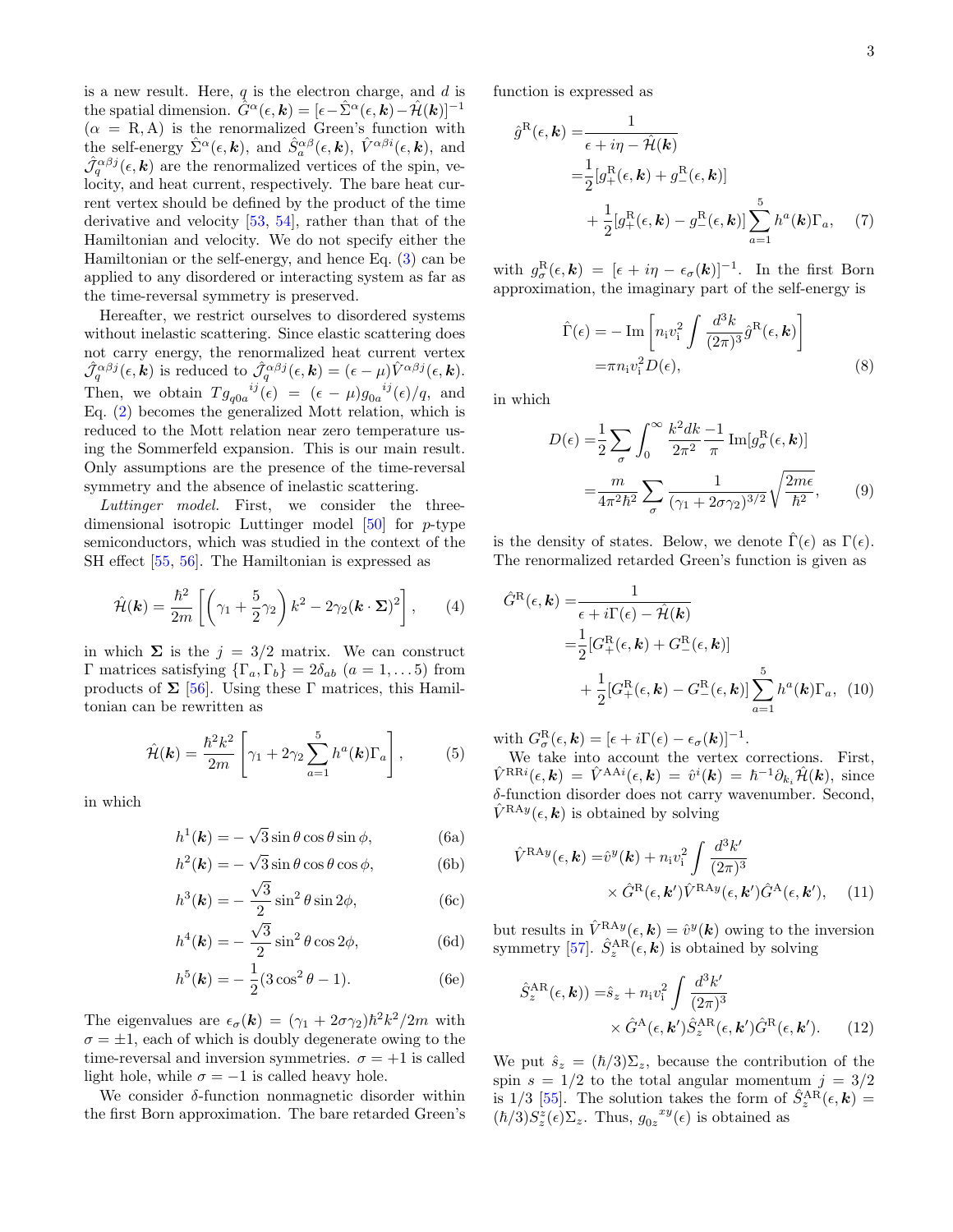$$
g_{0z}^{xy}(\epsilon) = \frac{\gamma_2 \hbar^5 q}{12\pi m^2} \int_0^\infty \frac{k^2 dk}{2\pi^2} \left( S_z^z(\epsilon) \{ (\gamma_1 + 2\gamma_2) [ (G_+^{\mathcal{A}})^2 G_-^{\mathcal{R}} + G_-^{\mathcal{A}} (G_+^{\mathcal{R}})^2 ] - (\gamma_1 - 2\gamma_2) [ (G_-^{\mathcal{A}})^2 G_+^{\mathcal{R}} + G_+^{\mathcal{A}} (G_-^{\mathcal{R}})^2 ] \right) + (\gamma_1 + \gamma_2) G_+^{\mathcal{A}} G_+^{\mathcal{R}} (G_-^{\mathcal{A}} + G_-^{\mathcal{A}}) - (\gamma_1 - 5\gamma_2) G_-^{\mathcal{A}} G_-^{\mathcal{R}} (G_+^{\mathcal{A}} + G_+^{\mathcal{A}}) \} - (2\gamma_1 + 3\gamma_2) [ (G_+^{\mathcal{A}})^2 G_-^{\mathcal{A}} + (G_+^{\mathcal{R}})^2 G_-^{\mathcal{R}}] + (2\gamma_1 - 7\gamma_2) [ G_+^{\mathcal{A}} (G_-^{\mathcal{A}})^2 + G_+^{\mathcal{R}} (G_-^{\mathcal{R}})^2 ] \right) k^2 = \frac{\gamma_2 \hbar^3 q}{12m} \frac{S_z^z(\epsilon)}{\Gamma(\epsilon)} \sum_{\sigma} \int_0^\infty \frac{k^2 dk}{2\pi^2} \frac{-1}{\pi} \text{Im} \left( \left\{ 3\sigma - \frac{2\gamma_2 \hbar^2 k^2 / m}{\gamma_2 \hbar^2 k^2 / m - i\sigma \Gamma(\epsilon)} + \frac{\gamma_1 \gamma_2 (\hbar^2 k^2 / m)^2}{[\gamma_2 \hbar^2 k^2 / m - i\sigma \Gamma(\epsilon)]^2} \right\} G_\sigma^{\mathcal{R}} \right) + \frac{\hbar^3 q}{12m} \sum_{\sigma} \int_0^\infty \frac{k^2 dk}{2\pi^2} \frac{1}{\pi} \Re \left\{ \frac{\gamma_2 S_z^z(\epsilon) k \partial_k G_\sigma^{\mathcal{R}}}{\gamma_2 \hbar^2 k^2 / m - i\sigma \Gamma(\epsilon)} - [2\gamma_1 + (5\sigma - 2)\gamma_2] (G_\sigma^{\mathcal
$$

with

$$
S_{z}^{z}(\epsilon) = \left[1 - \frac{n_{i}v_{i}^{2}}{10} \int_{0}^{\infty} \frac{k^{2}dk}{2\pi^{2}} (3G_{+}^{A}G_{+}^{R} + 3G_{-}^{A}G_{-}^{R} + 2G_{+}^{A}G_{-}^{R} + 2G_{-}^{A}G_{+}^{R})\right]^{-1}
$$
  
=  $\left(1 - \pi n_{i}v_{i}^{2} \sum_{\sigma} \int_{0}^{\infty} \frac{k^{2}dk}{2\pi^{2}} \left\{\frac{3}{10\Gamma(\epsilon)} \frac{-1}{\pi} \text{Im}(G_{\sigma}^{R}) + \frac{1}{5} \frac{1}{\pi} \Re\left[\frac{\sigma G_{\sigma}^{R}}{\gamma_{2}\hbar^{2}k^{2}/m - i\sigma\Gamma(\epsilon)}\right]\right\}\right)^{-1}.$  (14)

We have omitted the arguments of  $\epsilon$  and  $\boldsymbol{k}$  for simplicity. In the limit of  $n_i v_i^2 \to +0$ , we find

$$
g_{0z}^{xy}(\epsilon) = \frac{q}{12\pi^2} \frac{\hbar S_z^z(\epsilon)}{2\Gamma(\epsilon)} \sum_{\sigma} \frac{\gamma_1 + (3\sigma - 2)\gamma_2}{(\gamma_1 + 2\sigma\gamma_2)^{3/2}} \times \sqrt{\frac{2m\epsilon}{\hbar^2}},
$$
(15)

with  $S_z^z(\epsilon) = 5/2$ . Since the density of states [\(9\)](#page-2-0) is also proportional to  $\sqrt{2m\epsilon/\hbar^2}$ ,  $g_{0z}^{xy}(\epsilon)$  is constant. Hence, the electrical spin accumulation  $g_z^{xy}$  does not depend on  $\mu$  or T, and the thermal one  $g_{qz}^{xy}$  vanishes.

Rashba model. Second, we consider the twodimensional Rashba model for n-type semiconductor heterostructures, which was also studied in the context of the SH effect [\[58\]](#page-5-29). The Hamiltonian is expressed as

$$
\hat{\mathcal{H}}(\mathbf{k}) = \frac{\hbar^2 k^2}{2m} + \hbar \alpha (k_y \sigma_x - k_x \sigma_y), \tag{16}
$$

where  $\sigma$  is the Pauli matrix corresponding to the spin operator  $\hat{s} = (\hbar/2)\boldsymbol{\sigma}$ . In the case of  $\delta$ -function nonmagnetic disorder within the first Born approximation,  $g_{0z}^{\phantom{0}\tilde{x}y}(\epsilon)$  was already obtained as [\[49\]](#page-5-20)

$$
g_{0z}^{xy}(\epsilon) = \frac{q\tau_0}{8\pi} \begin{cases} 1 & (\epsilon > 0) \\ 1 + 2\epsilon/m\alpha^2 & (\epsilon < 0) \end{cases} . \tag{17}
$$

Here,  $\tau_0 = \hbar/2\Gamma_0$  is the relaxation time with  $\Gamma_0 =$ <br>xy  $x^2/2\hbar^2$ . The chamical potential dependence of  $x^2$  $mn_i v_i^2/2\hbar^2$ . The chemical potential dependence of  $g_{(q)z}$ are shown in Fig. [2.](#page-4-12) Apart from the thermal excitation effect,  $g_{qz}^{xy}$  is nonzero only below the Rashba crossing, where  $g_{0z}$  $^{xy}(\epsilon)$  depends on  $\epsilon$ . The plateau at the lowest temperature in Fig. [2\(](#page-4-12)b) takes the value of  $2\pi^2/3$  according to the Mott relation.

Discussion. It has been believed that the spin current can be measured via the damping-like (DL) spin torque using the ferromagnetic resonance in a ferromagnet– heavy-metal heterostructure [\[59,](#page-5-30) [60\]](#page-5-31). The unit vector of the magnetization,  $n$ , obeys the Landau-Lifshitz-Gilbert equation,

$$
\dot{n} = \gamma H_{\text{eff}} \times n + \alpha_{\text{G}} n \times \dot{n} + \tau', \tag{18}
$$

in which  $\gamma H_{\text{eff}}$  is the effective magnetic field including the gyromagnetic ratio,  $\alpha$ <sup>G</sup> is the Gilbert damping, and  $\tau'$  is an additional spin torque. The spin current is assumed to yield the DL spin transfer torque  $\tau' \propto J_s \mathbf{n} \times (\boldsymbol{\sigma} \times \mathbf{n})$  with the direction of the spin polarization of the spin current,  $\sigma$ . On the other hand, the spin accumulation yields the field-like spin torque  $\tau' = n \times J \langle \Delta \hat{s} \rangle / \hbar$  if we consider the exchange coupling  $\hat{\mathcal{H}}' = -J\mathbf{n} \cdot \hat{\mathbf{s}}/\hbar$  near the interface. The DL spin torque may arise in combination with the Gilbert damping. In addition, since both the inversion and time-reversal symmetries are broken near the interface, the magnetoelectric effect is allowed and contributes to the DL spin torque, as already pointed out in Ref. [\[6\]](#page-4-5). Thus, it is difficult to extract the spin current from the DL spin torque.

Onsager's reciprocity relations readily follow from Eq. [\(3\)](#page-1-1). Since spin is conjugate to the Zeeman field, namely,  $\mathcal{H}' = -\mathbf{B} \cdot \hat{\mathbf{s}}$ , the inverse SH and SN effects are described as

<span id="page-3-0"></span>
$$
\langle \Delta \hat{J}^{j} \rangle^{(1,1)}(\Omega, \mathbf{Q}) = g_{a}^{ij} (iQ_{i}) \dot{B}^{a}(\Omega, \mathbf{Q}), \tag{19a}
$$

$$
\langle \Delta \hat{J}_q^j \rangle^{(1,1)}(\Omega, \mathbf{Q}) = T g_{qa}^{ij}(iQ_i) \dot{B}^a(\Omega, \mathbf{Q}). \tag{19b}
$$

Equation  $(19a)$  is similar to the previous formulation of the inverse Edelstein effect  $[61]$ . The external force **B** can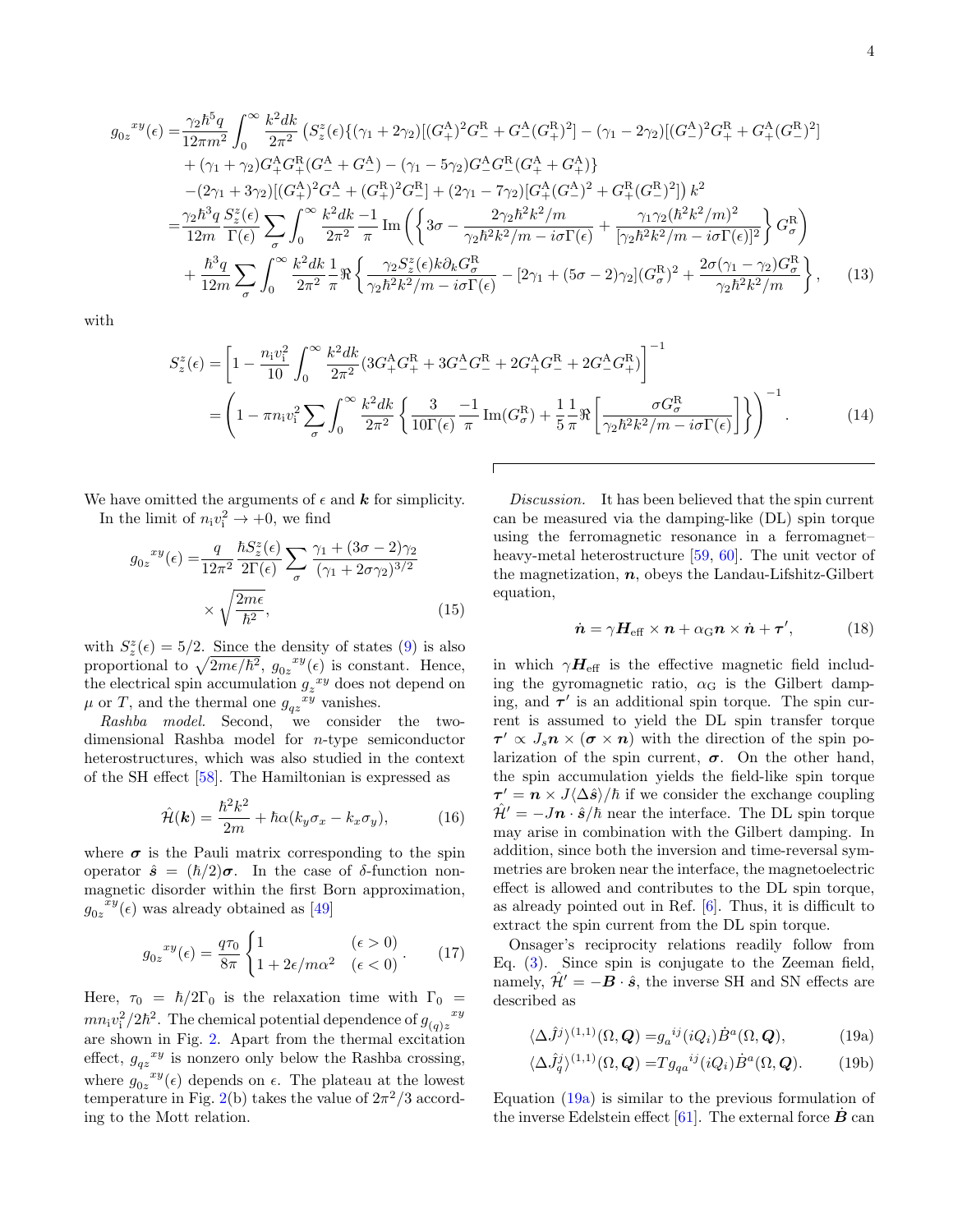

<span id="page-4-12"></span>FIG. 2. The chemical potential dependences of the spin accumulation induced (a) by an electric field,  $g_z^{xy}$ , and (b) by a temperature gradient,  $g_{qz}^{xy}$ . The black solid, red dashed, and blue dot-dashed lines represent  $T/m\alpha^2 = 0.01, 0.05,$  and 0.1, respectively.

be realized by the spin pumping in a ferromagnet–heavymetal heterostructure as follows: We can read  $\mathbf{B} = J\mathbf{n}/\hbar$ from the aforementioned exchange coupling near the interface. Assuming a simple precession along the a axis, there is a dc component in  $\dot{B}^a = J \alpha_G (n \times \dot{n})^{\dot{a}} / \hbar$ , which is interpreted as the spin current in the spin pumping theory  $[62-64]$  $[62-64]$ . A dc component of **B** also arises from the second-order perturbation with respect to the exchange coupling. Indeed, the previous microscopic calculations revealed that the charge current is induced by  $n \times n$  [\[65–](#page-5-35) [67\]](#page-5-36) and  $\partial_{x_i}$  ( $\mathbf{n} \times \dot{\mathbf{n}}$ ) [\[67,](#page-5-36) [68\]](#page-5-37), which can be attributed to the inverse Edelstein and SH effects, respectively.

Finally, let us comment on the importance of the timereversal symmetry. In the presence of this symmetry, as assumed above, the only process to exhibit the spin accumulation is a dissipative Fermi-surface term. That is why we do not suffer from the magnetization correction, which is a thermodynamic quantity. If a system lacks the time-reversal symmetry, a nondissipative Fermi-sea term is allowed. Note that the SH effect in such a system is called the magnetic SH effect [\[69\]](#page-5-38). As in the Nernst and thermal Hall effects [\[18–](#page-5-4)[22\]](#page-5-5) and the gravitomagnetoelectric effect [\[24,](#page-5-7) [25\]](#page-5-8), the Kubo formula diverges towards zero temperature. Such unphysical divergence would be corrected by the spin magnetic octupole moment, which is a future problem.

Summary. To summarize, we have studied the spin response to the gradient of a temperature gradient and proved the generalized Mott relation to the electric counterpart assuming the presence of the time-reversal symmetry and the absence of inelastic scattering only. Since such a gradient appears at the boundaries, this response describes the thermal spin accumulation. In a sharp contrast to the previous theories on the SN effect, our theory is free from the ambiguity regarding the definition of the spin current or the magnetization correction. We have found that the thermal spin accumulation is absent in

the isotropic Luttinger model for  $p$ -type semiconductors but present in the Rashba model for n-type semiconductor heterostructures. Onsager's reciprocity relations are evident in our theory.

Acknowledgments. This work was supported by the Japan Society for the Promotion of Science KAKENHI (Grants No. JP21H01816 and No. JP22K03498).

- <span id="page-4-0"></span>[1] G. E. W. Bauer, E. Saitoh, and B. J. van Wees, [Nat.](https://doi.org/10.1038/nmat3301) Mater. 11[, 391 \(2012\).](https://doi.org/10.1038/nmat3301)
- <span id="page-4-1"></span>[2] K.-i. Uchida and R. Iguchi, [J. Phys. Soc. Jpn.](https://doi.org/10.7566/JPSJ.90.122001) 90, 122001 [\(2021\).](https://doi.org/10.7566/JPSJ.90.122001)
- <span id="page-4-2"></span>[3] K. Uchida, S. Takahashi, K. Harii, J. Ieda, W. Koshibae, K. Ando, S. Maekawa, and E. Saitoh, [Nature \(London\)](https://doi.org/10.1038/nature07321) 455[, 778 \(2008\).](https://doi.org/10.1038/nature07321)
- <span id="page-4-3"></span>[4] C. M. Jaworski, J. Yang, S. Mack, D. D. Awschalom, J. P. Heremans, and R. C. Myers, [Nat. Mater.](https://doi.org/10.1038/nmat2860) 9, 898 [\(2010\).](https://doi.org/10.1038/nmat2860)
- <span id="page-4-4"></span>[5] A. Bose and A. A. Tulapurkar, [J. Magn. Magn. Mater.](https://doi.org/10.1016/j.jmmm.2019.165526) 491[, 165526 \(2019\).](https://doi.org/10.1016/j.jmmm.2019.165526)
- <span id="page-4-5"></span>[6] J. Sinova, S. O. Valenzuela, J. Wunderlich, C. H. Back, and T. Jungwirth, [Rev. Mod. Phys.](https://doi.org/10.1103/RevModPhys.87.1213) 87, 1213 (2015).
- <span id="page-4-6"></span>[7] S.-g. Cheng, Y. Xing, Q.-f. Sun, and X. C. Xie, [Phys.](https://doi.org/10.1103/PhysRevB.78.045302) Rev. B 78[, 045302 \(2008\).](https://doi.org/10.1103/PhysRevB.78.045302)
- <span id="page-4-11"></span>[8] X. Liu and X. C. Xie, [Solid State Commun.](https://doi.org/10.1016/j.ssc.2009.12.017) 150, 471 [\(2010\).](https://doi.org/10.1016/j.ssc.2009.12.017)
- <span id="page-4-7"></span>[9] Z. Ma, [Solid State Commun.](https://doi.org/10.1016/j.ssc.2009.11.004) 150, 510 (2010).
- <span id="page-4-8"></span>[10] S. Meyer, Y.-T. Chen, S. Wimmer, M. Althammer, T. Wimmer, R. Schlitz, H. H. S. Geprägs and, D. K¨odderitzsch, H. Ebert, G. E. W. Bauer, R. Gross, and S. T. B. Goennenwein, Nat. Mater. 16[, 977 \(2017\).](https://doi.org/10.1038/nmat4964)
- [11] P. Sheng, Y. Sakuraba, Y.-C. Lau, S. Takahashi, S. Mitani, and M. Hayashi, Sci. Adv. 3[, e1701503 \(2017\).](https://doi.org/10.1126/sciadv.1701503)
- <span id="page-4-9"></span>[12] D.-J. Kim, C.-Y. Jeon, J.-G. Choi, J. W. Lee, S. Surabhi, J.-R. Jeong, K.-J. Lee, and B.-G. Park, [Nat. Commun.](https://doi.org/10.1038/s41467-017-01493-5) 8[, 1400 \(2017\).](https://doi.org/10.1038/s41467-017-01493-5)
- <span id="page-4-10"></span>[13] L. Sheng, D. N. Sheng, and C. S. Ting, *[Phys. Rev. Lett.](https://doi.org/10.1103/PhysRevLett.94.016602)* 94[, 016602 \(2005\).](https://doi.org/10.1103/PhysRevLett.94.016602)